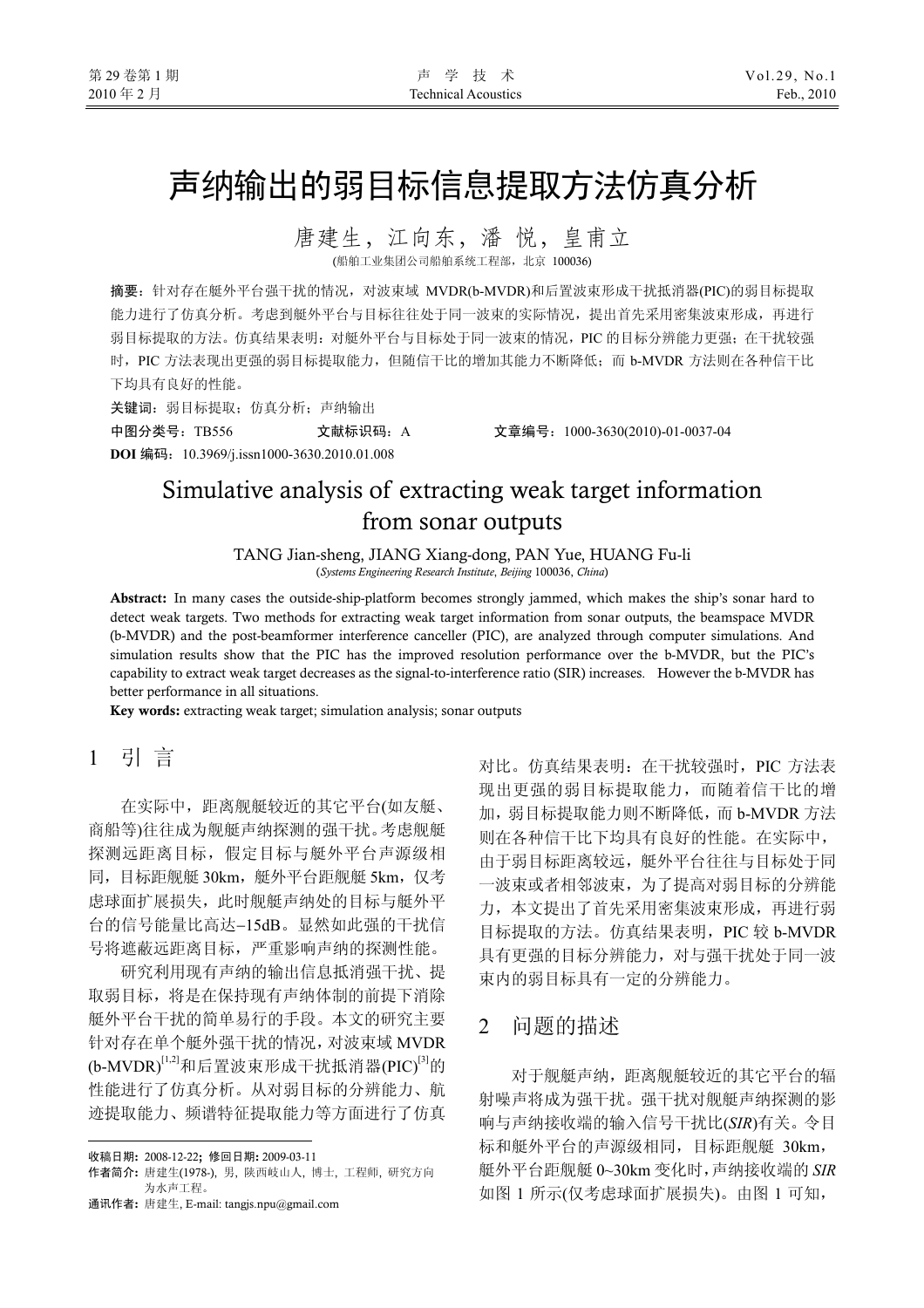艇外平台距舰艇 10km 内其 *SIR* 均小于−10dB。

图 2 给出了强干扰对声纳探测的影响情况。令 目标从−20°以 0.5°/s 的速度运动,信噪比设为 0dB。 艇外平台从 20s 开始出现, 为了模拟艇外平台运动 引起的声纳输入 *SIR* 的变化,令在 20~30s 内 *SIR*= −30dB;在 30-40s 内 *SIR*= −20dB;在 40~60s 内 *SIR*= −15dB;在 60-80 内 *SIR*= −10dB。由图可知,艇外 平台的使用将使声纳失去对远程弱目标的跟踪。



Fig.2 Sonar bearing time recorder under existence of strong jamming

# 3弱目标提取方法

利用声纳输出的波束域信息实现弱目标提取, 能够保持现有声纳体制不变,通过局部改变后置信 号处理方法便能实现,因此简单易行。本文仅考虑 窄带情况,对于宽带信号可以通过划分子带的方法 将其转化为窄带情况。

考虑为覆盖某一空间区域预形成了 *B* 个波束, *B* 个波束的波束输出可以用式(1)表示:

$$
y(t) = W^{\rm H} x(t) \tag{1}
$$

式中,*W*为*B*个波束形成向量构成的矩阵,*x*(*t*) 为阵列输出。

#### 3.1 波束域 MVDR(b-MVDR)

波束域 MVDR 方法的输入是波束输出  $y(t)$ ,其

输出可以表示为:

 $w =$ 

$$
p(t)=w^{\mathrm{H}}y(t)
$$
\n
$$
\text{其中, } w \triangleq \text{MVDR} \text{ 7} \times \text{ 6} \times \text{ 7} \times \text{ 7} \times \text{ 7} \times \text{ 7} \times \text{ 7} \times \text{ 7} \times \text{ 7} \times \text{ 7} \times \text{ 7} \times \text{ 7} \times \text{ 8} \times \text{ 7} \times \text{ 8} \times \text{ 8} \times \text{ 9} \times \text{ 1} \times \text{ 1} \times \text{ 1} \times \text{ 1} \times \text{ 1} \times \text{ 1} \times \text{ 1} \times \text{ 1} \times \text{ 1} \times \text{ 1} \times \text{ 1} \times \text{ 1} \times \text{ 1} \times \text{ 1} \times \text{ 1} \times \text{ 1} \times \text{ 1} \times \text{ 1} \times \text{ 1} \times \text{ 1} \times \text{ 1} \times \text{ 1} \times \text{ 1} \times \text{ 1} \times \text{ 1} \times \text{ 1} \times \text{ 1} \times \text{ 1} \times \text{ 1} \times \text{ 1} \times \text{ 1} \times \text{ 1} \times \text{ 1} \times \text{ 1} \times \text{ 1} \times \text{ 1} \times \text{ 1} \times \text{ 1} \times \text{ 1} \times \text{ 1} \times \text{ 1} \times \text{ 1} \times \text{ 1} \times \text{ 1} \times \text{ 1} \times \text{ 1} \times \text{ 1} \times \text{ 1} \times \text{ 1} \times \text{ 1} \times \text{ 1} \times \text{ 1} \times \text{ 1} \times \text{ 1} \times \text{ 1} \times \text{ 1} \times \text{ 1} \times \text{ 1} \times \text{ 1} \times \text{ 1} \times \text{ 1} \times \text{ 1} \times \text{ 1} \times \text{ 1} \times \text{ 1} \times \text{ 1} \times \text{ 1} \times \text{ 1} \times \text{ 1} \times \text{ 1} \times \text{ 1} \times \text{ 1} \times \text{ 1} \times \
$$

$$
=\frac{\boldsymbol{R}_j^{-1}\boldsymbol{v}(\theta)}{\boldsymbol{v}^{\mathrm{H}}(\theta)\boldsymbol{R}_j^{-1}\boldsymbol{v}(\theta)}
$$
(3)

其中, *R*<sub>,</sub> 表示干扰的协方差矩阵,  $v$ (θ) 是波束 域的阵列响应向量[2]:

$$
\nu(\theta) = W^{\mathrm{H}} a(\theta) \tag{4}
$$

式中,*a*(<sup>θ</sup> ) 是阵列的响应向量。

由于艇外平台是合作目标且距离本艇较近,其 方位往往可以通过本艇声纳或其它方式获取,因此 干扰协方差矩阵 *R*<sub>,</sub> 可用其理想值, 即:

$$
\boldsymbol{R}_j = \sigma_j \boldsymbol{v}(\theta_j) \boldsymbol{v}^{\mathrm{H}}(\theta_j) \tag{5}
$$

式中,<sup>σ</sup> *<sup>j</sup>* 为干扰的功率,可以用干扰波束的输 出估计。

利用式(3)确定波束域 MVDR 的最优加权, 通 过式(2)就可得到波束域 MVDR 的输出。

#### 3.2 后置波束形成干扰抵消器(PIC)

后置波束形成干扰抵消器的基本思路是利用 强干扰波束的输出作为参考信号,抵消其余波束的 强干扰泄露,其处理过程如图 3 所示。



图 3 后置波束形成干扰抵消器的处理框图 Fig.3 Block diagram of the postbeamformer interference canceller

对于窄带信号,图 3 中的自适应滤波器退化为 一个复数加权。以 PIC 输出的平均功率最小为准 则,可得最优权为<sup>[3]</sup>:

$$
w = V^{\rm H} R U / U^{\rm H} R U \tag{6}
$$

式中 *U* 表示干扰波束加权向量,*V* 表示某一其 它波束的加权向量,*R* 表示阵列输出的协方差矩阵。

通常,在声纳系统中以波束宽度为间隔确定预 形成波束的指向。这样,当目标与干扰位于同一波 束时,就无法区分干扰波束和存在信号的其它波 束,因此无法使用 PIC 方法提取目标。以小于波束 宽度的间隔确定预形成波束,即采用密集波束形 成,使同一波束宽度内存在多个波束输出,当干扰 和目标存在方位差异时,就可以借助图 3 的结构抵 消强干扰,提取弱目标。

将强干扰所在的波束输出依次与其它波束输出 作为 PIC 的输入,即可得到干扰抵消后的多波束输出。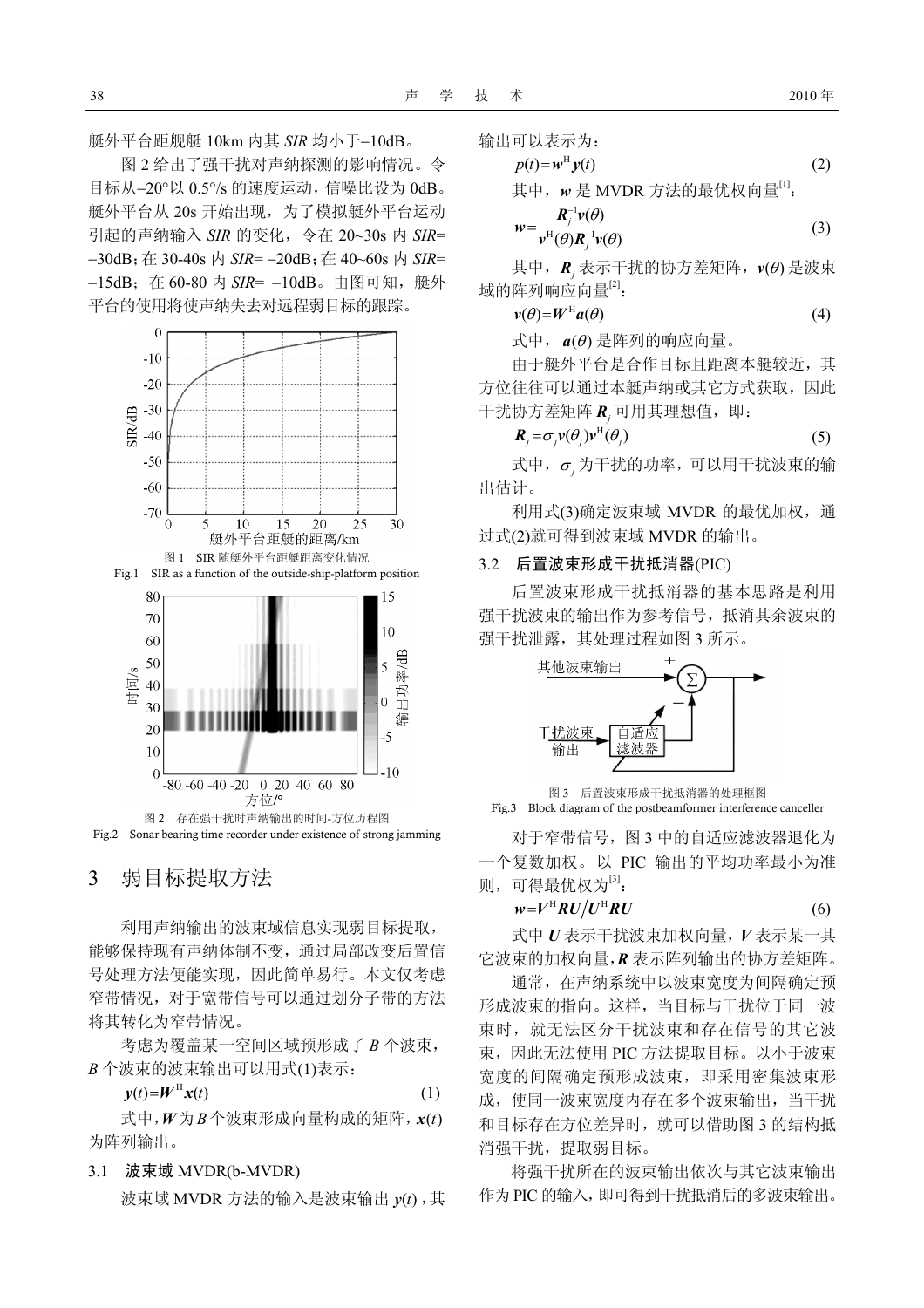# 4仿真分析

考虑 21 元均匀线列阵,阵元间距为 2000Hz 对 应波长的一半,信号和干扰均是中心频率为 2000Hz、 带宽 400Hz 的窄带信号。此阵列指向 0°的常规波束 宽度为 5°。

## 4.1 目标分辨能力

令目标为 0dB,干扰为 15dB,此时 SIR=−15dB, 信噪比设为−5dB,干扰方位设为 0°,弱目标的方位 依次为 8°、5°、4°和 2°。下面的仿真中使用了密集 预波束形成,即在−30~30°区间内,每间隔 1°预形成 一个波束。图 4 给出采用常规波束形成、b-MVDR、 PIC 方法得到的不同方位波束输出的功率。

由图 4 知,常规波束形成方法在所有情况下均 不能正确分辨两个目标;当强干扰和弱目标的方位 相差大于一个波束宽度时,b-MVDR 和 PIC 方法的 性能相当,均能正确分辨两个目标;当处于同一个 波束且不断接近时,PIC 方法表现出更好的目标分 辨能力。同时,随着强干扰与弱目标方位的接近,目 标功率的估计值越来越小(越来越偏离真值 0dB), 这是自适应信号处理中的信号对消现象引起的。

### 4.2 弱目标航迹提取

采用与图 2 相同的仿真条件,利用 b-MVDR 和 PIC 方法提取弱目标的航迹,其结果如图 5 所示。 与图 2 比较可知,b-MVDR 和 PIC 方法的弱目标提 取能力强于常规波束形成,在弱目标与强干扰方位 接近时,PIC 方法有更强的弱目标提取能力。

### 4.3 弱目标谱特征提取

为了便于观测弱目标的谱特征提取能力, 令目 标和干扰分别由 1800Hz 和 2100Hz、900Hz 和 2200Hz 两个单频信号组成,干扰的线谱高度较信号 高 15dB(SIR=−15dB)。设目标方位为 8°,干扰为 0°。

由于 SIR 为−15dB 时, 两种方法的弱目标提取 能力相当, 这里只给出 PIC 的处理结果, 如图 6 所 示,图中标注 S 的为目标谱线。

由图 6 可知,常规波束形成对干扰有一定抑制 能力,但不足以完全消除干扰的影响,因此不能得 到正确的目标谱特征,而通过 PIC 可以得到正确的 目标谱特征。

#### 4.4 性能的统计分析

对常规波束形成、PIC 和 b-MVDR 三种方法的 性能随输入 SIR 的变化情况进行统计分析,结果如 图 7 所示,图中的每一点均是 200 次仿真的统计值。 仿真中设定目标为 0dB, 通过改变干扰功率改变输 入 SIR,并设目标方位为 8°,干扰为 0°。由图 7 知。



图 4 干扰方位为 0°, 弱目标的方位依次为 8°、5°、4°和 2°, SIR 为-15dB, 信噪比为-5dB 时, 采用常规波束形成、b-MVDR、PIC 方法得到的不同方位波束输出的功率 Fig.4 Outputs of different beams using conventional, b-MVDR and PIC methods, where strong jamming at  $0^\circ$ , SIR=-15dB, weak target at (a)  $8^\circ$ , (b)  $5^\circ$  (c)  $4^\circ$  and (d)  $2^\circ$